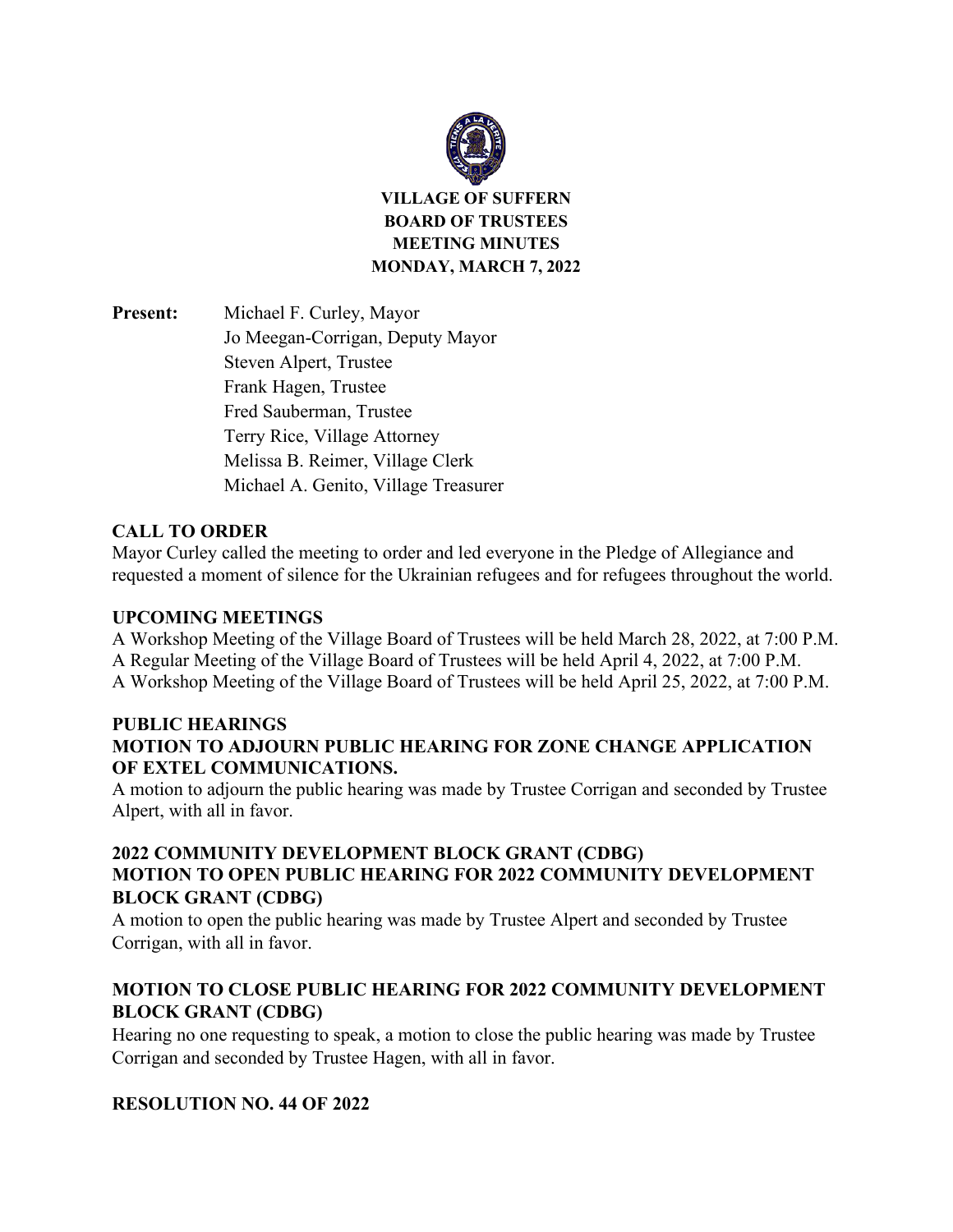## **ACCEPTING THE VILLAGE OF SUFFERN CITIZEN ADVISORY COMMITTEE RECOMMENDATION FOR THE 2022 CDBG GRANT APPLICATION TO BE SUBMITTED FOR THE PARKING LOT A REPAVING PROJECT**

**RESOLVED,** the Village Board of Trustees accepts the recommendation of the Village of Suffern Citizen Advisory Committee to seek Community Development Block Grant (CDBG) funding for the Parking Lot A Repaving Project and authorizes the Mayor or his authorized designee to sign and submit the 2022 CDBG application for the said project; and

**BE IT FURTHER RESOLVED,** the CDBG application will state that the 2022 Parking Lot A Repaving Project cost will be \$220,000. Of this total, \$200,000 will be contributed from the Community Development Block Grant and \$20,000 (10% of the grant) will be contributed from the Village of Suffern. If a lesser amount of CDBG funds are awarded to the Village of Suffern, the Village contribution shall remain constant at no more than 10% of any such CDBG award unless the Village deems otherwise (i.e., a \$50,000 award will equate to a \$5,000 Village of Suffern contribution); and

**BE IT FURTHER RESOLVED,** the Village of Suffern contribution can be the cost of a "project coordinator" and/or Village labor (soft) expenses for the development, implementation and oversight of the Parking Lot A Repaving Project.

A motion to approve the foregoing resolution was made by Trustee Alpert, and seconded by Trustee Corrigan, with all those in favor.

Adopted: March 7, 2022

## **RESOLUTION NO. 45 OF 2022**

## **AUTHORIZING THE MAYOR TO EXECUTE A CONTRACT WITH NELSON POPE VOORHIS FOR PLANNING AND ENGINEERING CONSULTING SERVICES IN CONNECTION WITH APPLICATIONS TO THE BOARD OF TRUSTEES, PLANNING BOARD AND ZONING BOARD OF APPEALS**

**BE IT ENACTED** by the Board of Trustees of the Village of Suffern as follows:

**WHEREAS**, the Board of Trustees, Planning Board and Zoning Board of Appeals are charged with the discretion or obligation to review various land use applications; and

**WHEREAS**, it is necessary to retain qualified professional planning and engineering consultants to review the technical and planning aspects of such applications; and

WHEREAS, Chapter 267 of the Village Code provides for the establishment of an escrow fund for land use applications and the reimbursement of the Village for the reasonable and customary cost of reasonably required professional review and consultation services in the review of zoning and planning applications pending before the Planning Board, Zoning Board of Appeals and Board of Trustees; and

**WHEREAS**, Nelson Pope Voorhis is a well-qualified planning firm which includes engineering consulting services; and

**WHEREAS**, Nelson Pope Voorhis has been retained by the Board of Trustees to prepare an updated Comprehensive Plan for the Village of Suffern and is knowledgeable with respect to the conditions and land use issues in the Village of Suffern; and

**WHEREAS** Nelson Pope Voorhis submitted a proposal for the provision of planning and engineering consulting services to the Planning Board, Zoning Board of Appeals and Board of Trustees, dated February 22, 2022.

**NOW, THEREFORE, BE IT RESOLVED** by the Board of Trustees of the Village of Suffern that the Board of Trustees hereby agrees to retain Nelson Pope Voorhis for the provision of planning and engineering consulting services to the Planning Board, Zoning Board of Appeals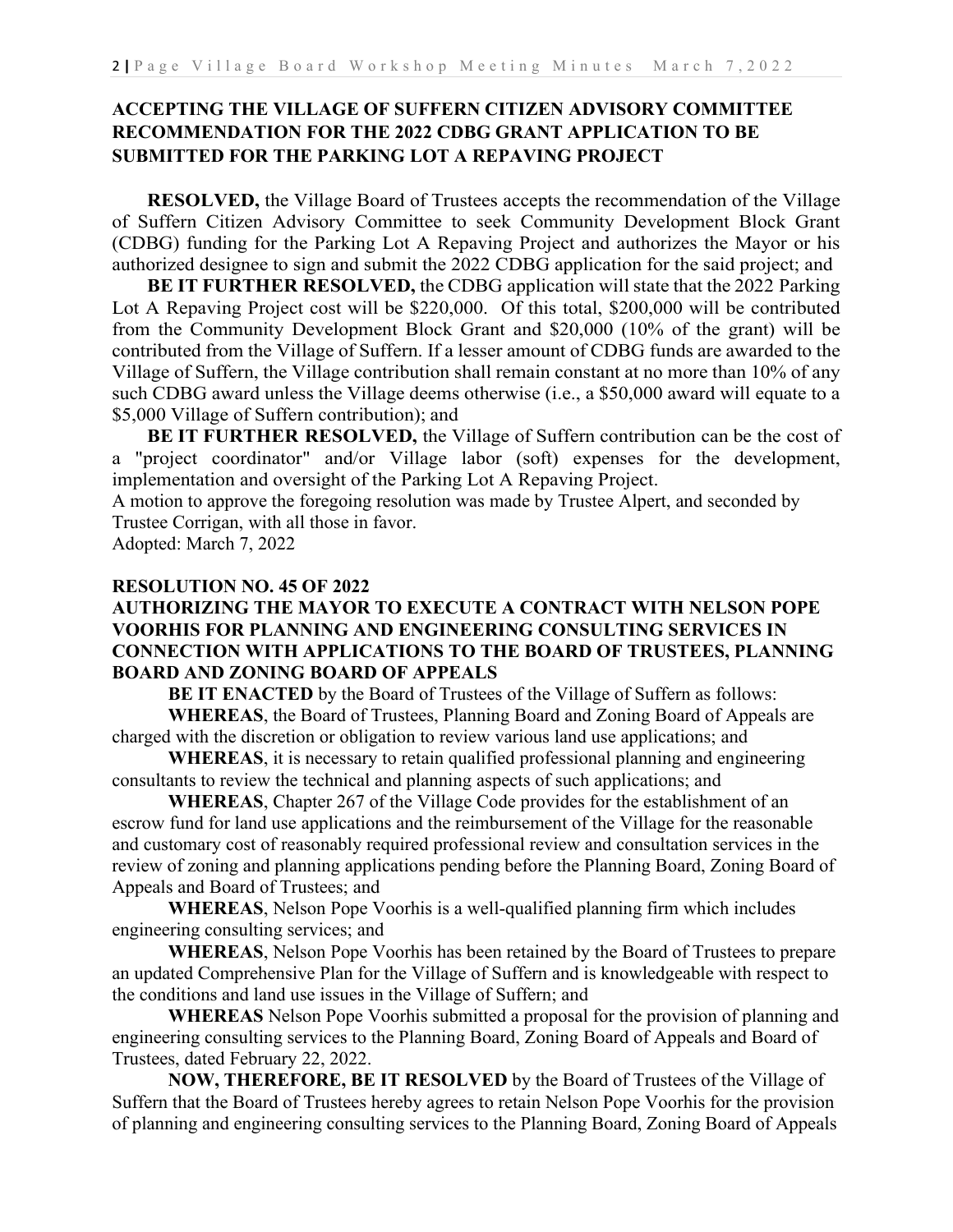and Board of Trustees in accordance with its proposal dated February 22, 2022, for a term ending December 5, 2022; and

**BE IT FURTHER RESOLVED** that the Mayor is authorized to execute a contract with Nelson Pope Voorhis for the provision of planning and engineering consulting services to the Planning Board, Zoning Board of Appeals and Board of Trustees in accordance with its proposal dated February 22, 2022, for a term ending December 5, 2022, subject to approval of the contract by the Village Attorney.

A motion to approve the foregoing resolution was made by Trustee Sauberman and seconded by Trustee Hagen, with all in favor.

Adopted: March 7, 2022

## **MOTION TO ACCEPT THE NEW MEMBER, KATRENE DELANEY, FOR THE VOLUNTEER HOSE COMPANY**

A motion to accept Katrene Delany was made by Trustee Corrigan and seconded by Trustee Alpert, with all in favor. Adopted: March 7, 2022

## **RESOLUTION NO. 46 OF 2022 NOMINATING TYLER STARK AS A PROBATIONARY POLICE OFFICER IN THE VILLAGE OF SUFFERN**

**NOW, THEREFORE, BE IT RESOLVED** that Tyler Stark is nominated as a Probationary Police Officer with a salary of \$28.48 per hour, effective on and subject to clearance from the Rockland County Personnel Department, and further subject to a two-year probationary period, commencing upon clearance from the Rockland County Personnel Department.

A motion to approve the foregoing resolution was made by Trustee Corrigan and seconded by Trustee Alpert with all in favor. Adopted: March 7, 2022

#### **RESOLUTION NO. 47 OF 2022**

## **EXTEND AGREEMENT WITH DONATO MARANGI INC. FOR REFUSE AND RECYCLING COLLECTION CONTAINER SERVICE**

**WHEREAS,** the Village of Suffern entered into an agreement in March 2020 with Donato Marangi Carting Inc. of Valley Cottage, New York for Village of Suffern refuse and recycling collection container service for the period of June 1, 2020, through May 31, 2022, at the rate of \$17.25 per unit (the "Agreement"); and

**WHEREAS,** Article XI "Contract Term" of the Agreement provides that the Village of Suffern, at its sole option, reserves the right to extend the Agreement for an additional period of two years not to exceed the initial term of the Agreement at the same \$17.25 per unit price payable.

**NOW, THEREFORE BE IT RESOLVED**, that the Village of Suffern Board of Trustees exercises its option to extend the Agreement for a period of two years, expiring May 31, 2024, at the per unit rate of \$17.25; and

**BE IT FURTHER RESOLVED,** that the Mayor is authorized to execute an agreement to extend the current Agreement with Donato Marangi Inc., subject to approval as to form by the Village Attorney.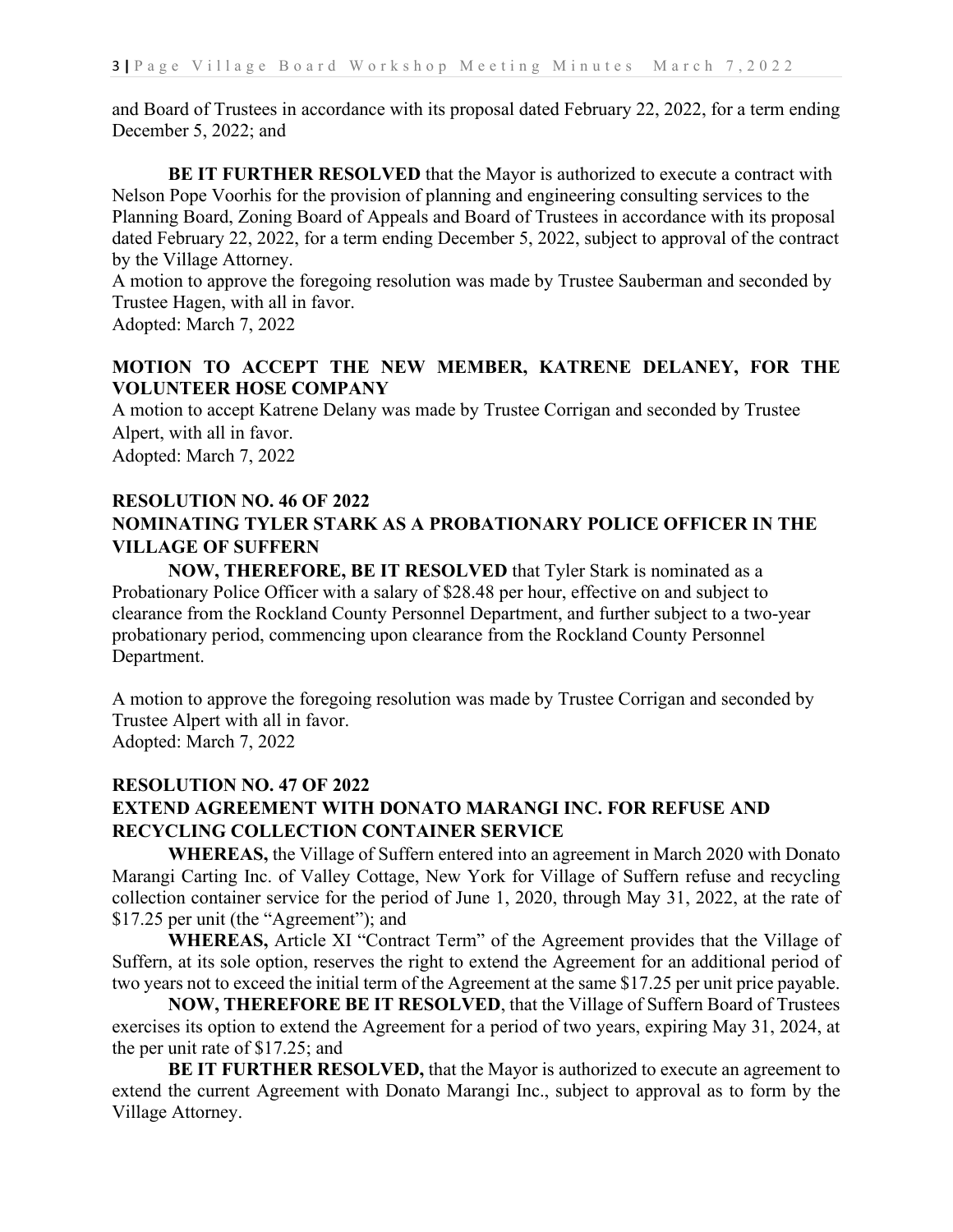A motion to approve the foregoing resolution was made by Trustee Sauberman and seconded by Trustee Corrigan, with all in favor. Adopted: March 7, 2022

#### **RESOLUTION NO. 48 OF 2022 AUTHORIZING SOLICITATION OF FORMAL BIDS FOR WATER DEPARTMENT CHEMICALS**

**BE IT ENACTED** by the Board of Trustees of the Village of Suffern as follows:

**NOW, THEREFORE, BE IT RESOLVED** by the Board of Trustees of the Village of Suffern that the solicitation of formal bids for Water Department chemicals is hereby authorized with bids to be returnable by March 22, 2022, at 3:00 P.M.

A motion to approve the foregoing resolution was made by Trustee Corrigan and seconded by Trustee Hagen, with all in favor.

Adopted: March 7, 2022

### **RESOLUTION NO. 49 OF 2022 A RESOLUTION AUTHORIZING PAYMENT OF APPLICATION NO. 6 TO PITINGARO & DOETSCH CONSULTING ENGINEERS FOR THE BACKUP POWER FOR CRITICAL FACILITIES PROJECT**

**BE IT ENACTED** by the Board of Trustees of the Village of Suffern as follows:

**NOW, THEREFORE, BE IT RESOLVED** by the Board of Trustees of the Village of Suffern that payment of Application No. 6 to Pitingaro & Doetsch Consulting Engineers, P.C. in the amount of \$215.13 for Project 2021-006 GOSR NYCR-0256 Backup Power Backup Power for Critical Facilities is hereby authorized.

A motion to approve the foregoing resolution was made by Trustee Alpert and seconded by Trustee Corrigan, with all in favor.

Adopted: March 7, 2022

#### **RESOLUTION NO. 50 OF 2022**

## **AUTHORIZING PAYMENT OF APPLICATION NO. 6 TO PITINGARO & DOETSCH CONSULTING ENGINEERS FOR THE HARDENING OF WATER TREATMENT PLANT PROJECT**

**BE IT ENACTED** by the Board of Trustees of the Village of Suffern as follows:

**NOW, THEREFORE, BE IT RESOLVED** by the Board of Trustees of the Village of Suffern that payment of Application No. 6 to Pitingaro & Doetsch Consulting Engineers, P.C. in the amount of \$834.72 for Project 2021-005 GOSR NYCR-0255 Hardening of Water Treatment Plant is hereby authorized.

A motion to approve the foregoing resolution was made by Trustee Corrigan and seconded by Trustee Sauberman, with all in favor.

Adopted: March 7, 2022

#### **RESOLUTION NO. 51 OF 2022**

## **AUTHORIZING PAYMENT OF APPLICATION NO. 1 TO TAM ENTERPRISES, INC. FOR THE HARDENING OF WATER TREATMENT PLANT PROJECT**

**BE IT ENACTED** by the Board of Trustees of the Village of Suffern as follows:

**NOW, THEREFORE, BE IT RESOLVED** by the Board of Trustees of the Village of Suffern that payment of Application No. 1 to TAM Enterprises, Inc. in the amount of \$51,110.00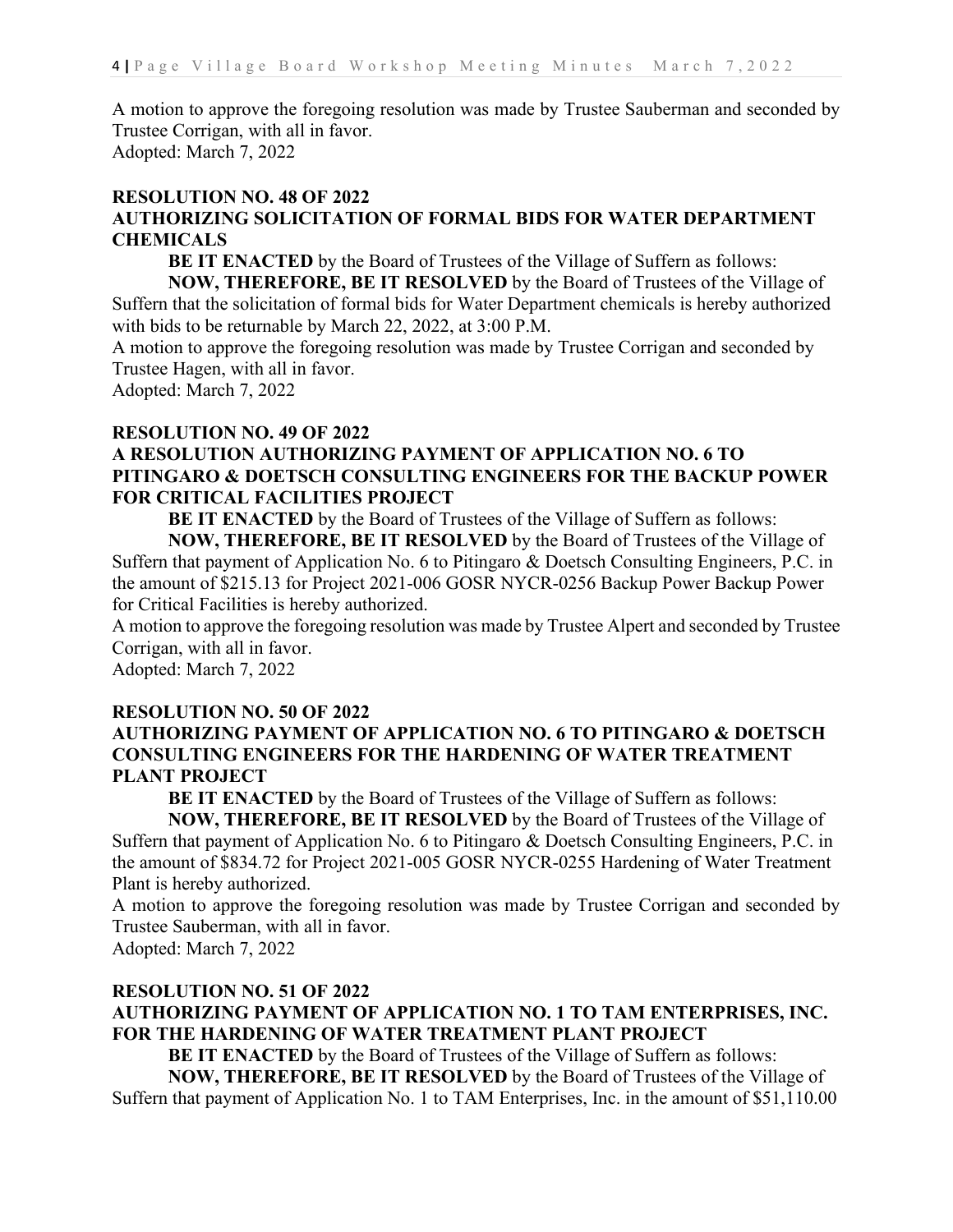for Project 2021-005 GOSR NYCR-0255 Hardening of Water Treatment Plant is hereby authorized.

A motion to approve the foregoing resolution was made by Trustee Corrigan and seconded by Trustee Hagen, with all in favor.

Adopted: March 7, 2022

## **RESOLUTION NO. 52 OF 2022 AUTHORIZING PAYMENT OF APPLICATION NO. 1 TO MEHL ELECTRIC COMPANY FOR THE HARDENING OF WATER TREATMENT PLANT PROJECT**

**BE IT ENACTED** by the Board of Trustees of the Village of Suffern as follows:

**NOW, THEREFORE, BE IT RESOLVED** by the Board of Trustees of the Village of Suffern that payment of Application No. 1 to Mehl Electric Company in the amount of \$11,637.50 for the Project 2021-005 GOSR NYCR-0255 Hardening of Water Treatment Plant is hereby authorized.

A motion to approve the foregoing resolution was made by Trustee Alpert and seconded by Trustee Sauberman, with all in favor.

Adopted: March 7, 2022

## **RESOLUTION NO. 53 OF 2022**

## **AUTHORIZING PAYMENT OF APPLICATION NO. 1 TO HUSH MAINTENANCE CORP. FOR THE BACKUP POWER FOR CRITICAL FACILITIES PROJECT**

**BE IT ENACTED** by the Board of Trustees of the Village of Suffern as follows:

**NOW, THEREFORE, BE IT RESOLVED** by the Board of Trustees of the Village of Suffern that payment of Application No. 1 to Hush Maintenance Corp. in the amount of \$22,467.50 for Project 2021-006 GOSR NYCR-0256 Backup Power for Critical Facilities Project is hereby authorized.

A motion to approve the foregoing resolution was made by Trustee Corrigan and seconded by Trustee Hagen, with all in favor.

Adopted: March 7, 2022

## **RESOLUTION NO. 54 OF 2022**

# **AUTHORIZING CHANGE ORDER NO. 1 TO MEHL ELECTRIC COMPANY FOR THE WASTEWATER TREATMENT PLANT UPGRADES PROJECT CONTRACT 1E**

**BE IT ENACTED** by the Board of Trustees of the Village of Suffern as follows:

**NOW, THEREFORE, BE IT RESOLVED** by the Board of Trustees of the Village of Suffern that Mehl Electric Company, Inc. Contract 1E Change Order No. 1 for Project 2019-007 for the Wastewater Treatment Plant Upgrades in the amount of \$49,892.00 is hereby authorized. A motion to approve the foregoing resolution was made by Trustee Sauberman and seconded by Trustee Hagen, with all in favor.

Adopted: March 7, 2022

## **RESOLUTION NO. 55 OF 2022 AUTHORIZING CHANGE ORDER NO. 1 TAM ENTERPRISES, INC. FOR ASBESTOS ABATEMENT FOR PROJECT 2021-005 GOSR NYCR 0255 HARDENING WATER WELLS**

**BE IT ENACTED** by the Board of Trustees of the Village of Suffern as follows: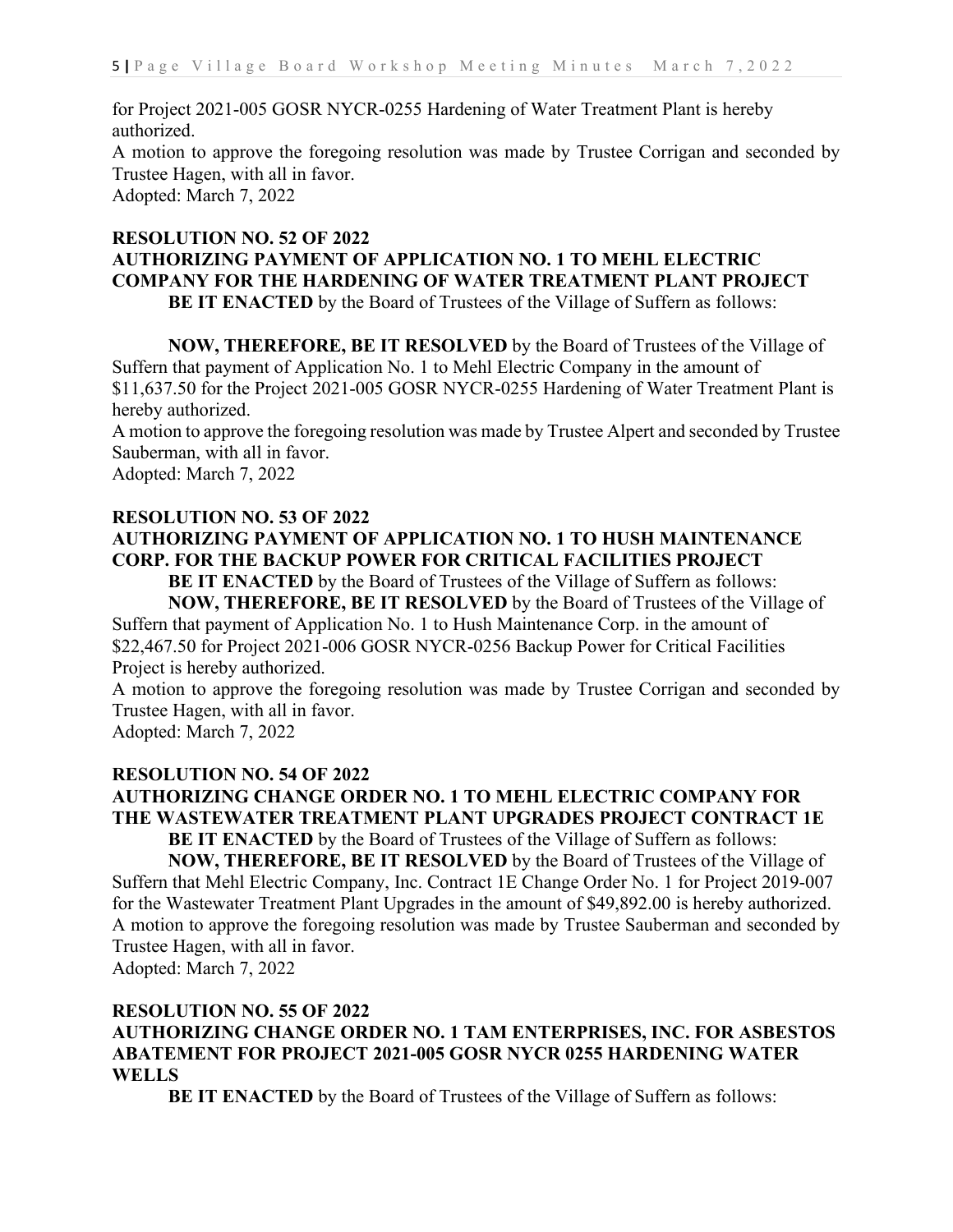**WHEREAS**, General Municipal Law § 101, known as the Wicks Law, requires that when the total cost of contract work for the erection, construction, reconstruction, or alteration of public buildings exceeds \$500,000, bids for separate independent prime contractors must be sought for: 1) plumbing and gas fitting work; 2) steam, hot water heating, ventilation and air conditioning work; and 3) electrical wiring and illuminating fixtures work; and

**WHEREAS**, separate bids were solicited for General Construction, Electrical Work and Asbestos Abatement in compliance with Wicks Law; and

**WHEREAS**, no bids were submitted for the Asbestos Abatement related work; and

**WHEREAS,** the Governor's Office of Storm Recovery (GOSR), which is financing the project in part with a GOSR grant, recommended that the General Construction Contract be modified by change order to address the Asbestos Abatement; and

**WHEREAS**, Dewberry Engineering, the Engineer of Record for the project, estimated the abatement cost to be between \$50,000 to \$100,000; and

**WHEREAS,** the General Contractor solicited and received two bids with the low bid was being in the amount of \$364,140.00 and the other bid being \$467,000.00; and

**WHEREAS**, it was recommended that a Site Specific Work Plan and a NYSDOL Abatement Variance be prepared by Quest Environmental, the third party air monitor, because the consensus was that a Site Specific Plan, incorporating an approved NYSDOL Abatement Variance, would significantly reduce the cost and the duration to complete the abatement; and

**WHEREAS**, bids were solicited, incorporating a Site Specific Work Plan and the NYSDOL Abatement Variance; and

**WHEREAS,** four bids were received with the low bid from TAM Enterprises Inc. in the amount of \$39,750.00, not including General Contractor (GC) markup or related preparation; and

**WHEREAS**, the cost for the asbestos abatement, with GC markup and related preparation is \$50, 848.43.

**NOW, THEREFORE, BE IT RESOLVED** by the Board of Trustees of the Village of Suffern that Change Order No. 1 to TAM Enterprises Inc. for Asbestos Abatement for Project 2021-005 GOSR NYCR 0255 Hardening Water Wells in the amount of \$50,848.43 is hereby authorized.

A motion to approve the foregoing resolution was made by Trustee Alpert, and seconded by Trustee Corrigan, with all in favor.

Adopted: March 7, 2022.

#### **RESOLUTION NO. 56 OF 2022 AUTHORIZING SOLICITATION OF FORMAL BIDS FOR A 10 FOOT GALION STAINLESS STEEL DUMP BODY**

**BE IT ENACTED** by the Board of Trustees of the Village of Suffern as follows: **NOW, THEREFORE, BE IT RESOLVED** by the Board of Trustees of the Village of Suffern that the solicitation of formal bids for a 10-foot Galion Stainless Steel Dump Body is hereby authorized, with bids to be returnable by March 24, 2022, at 3:00 P.M. A motion to approve the foregoing resolution was made by Trustee Hagen, and seconded by Trustee Sauberman, with all in favor.

Adopted: March 7, 2022

## **RESOLUTION NO. 57 OF 2022 CONFIRMING MAYOR CURLEY'S APPOINTMENT OF MATTHEW TORRES TO A LABORER'S POSITION**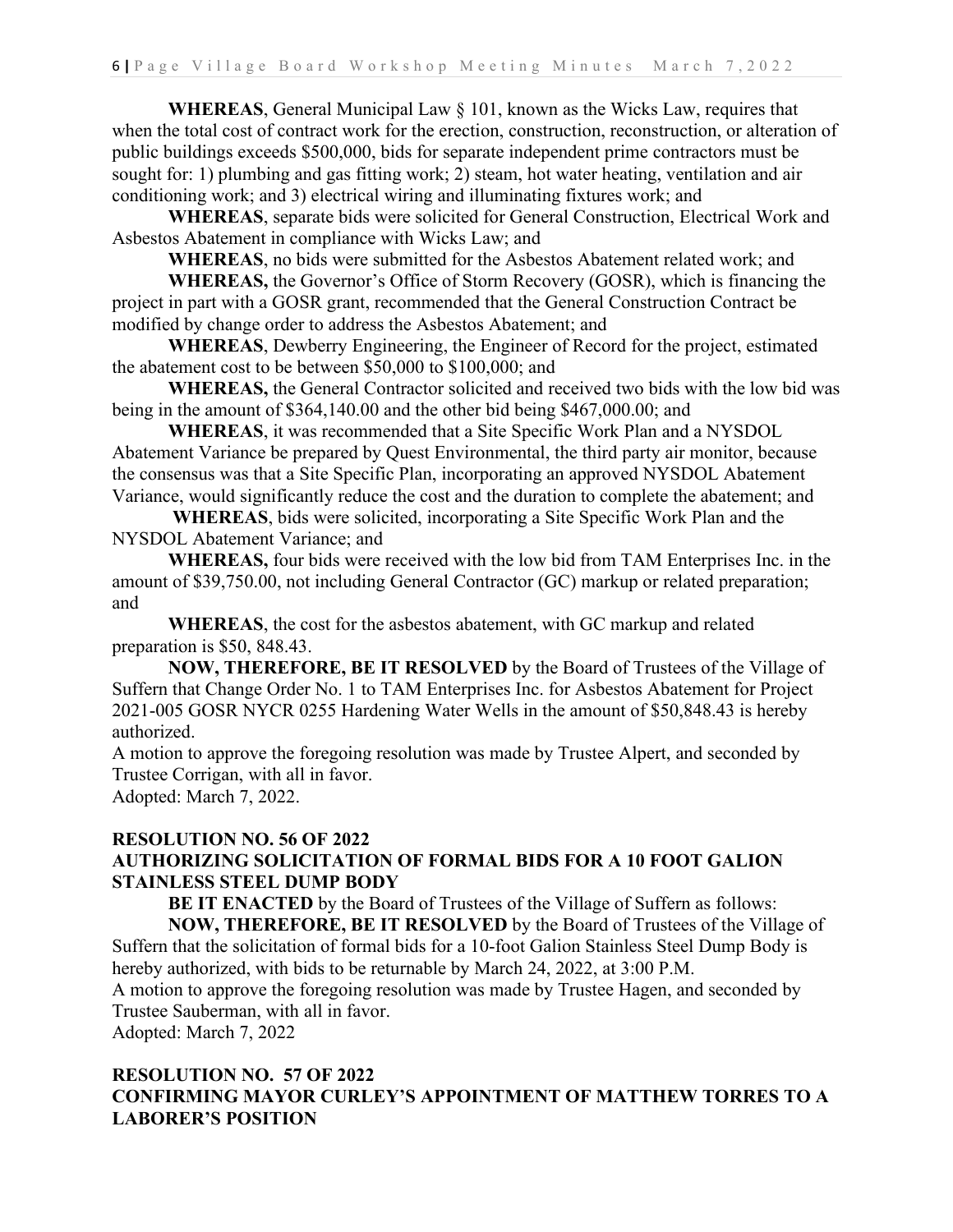**NOW, THEREFORE, BE IT RESOLVED** that Mayor Curley hereby appoints Matthew Torres to a Laborer's Position in the Department of Public Works with a salary of \$18.85 per hour, starting on March 14, 2022, and said appointment is hereby confirmed by the Board of Trustees of the Village of Suffern.

A motion to approve the foregoing resolution was made by Trustee Alpert and seconded by Trustee Corrigan with all in favor.

Adopted: March 7, 2022

#### **RESOLUTION NO. 58 OF 2022 TRANSFER FUNDS FROM CONTINGENT ACCOUNT TO BUILDING SERVICES**

**WHEREAS,** the air handling and condensing units servicing the Police Department in Village Hall failed and required emergency replacement at a cost of \$24,500 (the "Repairs"); and

**WHEREAS,** the 2021-2022 General Fund budget for Building Services Contractual (A.1620.4) has insufficient funds available to finance the cost of the Repairs; and

**WHEREAS,** the 2021-2022 General Fund Contingent Account (A.1990.4) has an available balance of \$106,945.

**NOW THEREFORE BE IT RESOLVED** that the Village of Suffern Board of Trustees authorizes the transfer of \$24,500 from General Fund Contingent Account to General Fund Building Services Contractual.

A motion to approve the foregoing resolution was made by Trustee Sauberman, and seconded by Trustee Hagen, with all in favor.

Adopted: March 7, 2022

#### **RESOLUTION NO. 59 OF 2022**

#### **AMEND 2021-2022 GENERAL FUND BUDGET FOR JUSTICE COURT CONSULTANT**

**WHEREAS,** the 2021-2022 General Fund adopted budget provided \$12,000 for the cost of a consultant to Justice Court at a bi-weekly base rate of \$2,940 and approximately \$80,000 for the cost of two Justice Court clerical workers; and

**WHEREAS,** the two Justice Court clerical workers have not yet been hired, requiring the consultant to continue providing services to the Justice Court.

**NOW THEREFORE BE IT RESOLVED** that the Village of Suffern Board of Trustees hereby amends the 2021-2022 General Fund budget by decreasing Justice Court Personal Services 1110.1 and increasing Justice Court Contractual 1110.4, each in the amount of \$68,000.

A motion to approve the foregoing resolution was made by Trustee Hagen and seconded by Trustee Corrigan, with all in favor.

Adopted: February 7, 2022

#### **RESOLUTION NO. 60 OF 2022**

## **RESOLUTION AUTHORIZING MAYOR TO EXECUTE A CONTRACT WITH BERARD & ASSOCIATES, CPAS FOR PROFESSIONAL AUDITING SERVICES**

**WHEREAS,** on January 14, 2022, the Village of Suffern issued a request for proposals (RFP) for Professional Auditing Services for fiscal years ending May 31, 2022, 2023 and 2024, with the Village option to renew for two additional years; and

**WHEREAS,** the Professional Auditing Services include the audit of the Village's books and records, the audit of the Justice Court, the Single Audit, and the New York State Department of Transportation audit; and

**WHEREAS**, the RFP was posted to BidNetDirect.com; and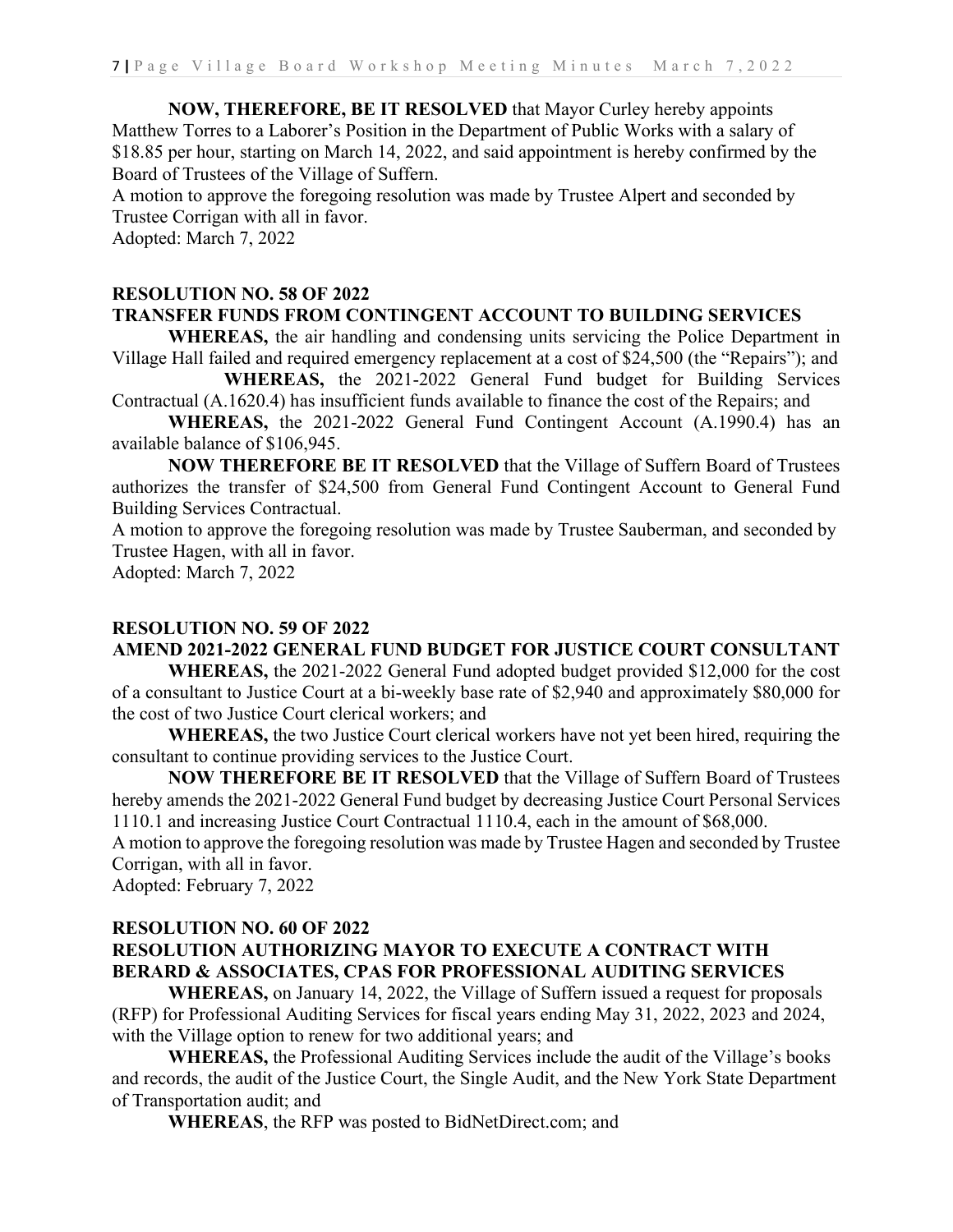**WHEREAS**, nine professional auditing firms expressed an interest in the RFP by electing to receive a copy of the RFP; and

**WHEREAS,** three professional auditing firms submitted proposals that were reviewed by the Village Treasurer; and

**WHEREAS**, the proposal submitted by Berard & Associates CPA's P.C., 44 Park Avenue, Suffern, New York dated January 27, 2022, together with the Berard & Associates, CPA's P.C. amendment dated February 3, 2022, priced the audits of fiscal years ending May 31, 2022, 2023 and 2024 at \$34,885; \$35,720 and \$36,555, respectively; and

**WHEREAS,** the Village Treasurer recommends that the Village Board accept the aforesaid proposal and amendment from Berard & Associates, CPA's, P.C.

**NOW, THEREFORE, BE IT RESOLVED** by the Village Board of Trustees hereby accepts the aforesaid proposal and amendment submitted by Berard & Associates, CPA's P.C.; and

**BE IT FURTHER RESOLVED,** that the Mayor is hereby authorized to execute an agreement with Berard & Associates, CPA's P.C. for professional auditing services for fiscal years ending May 31, 2022, 2023 and 2024, with a Village option to renew for two additional consecutive years, subject to review and approval as to form by the Village Attorney. A motion to approve the foregoing resolution was made by Trustee Alpert and seconded by

Trustee Sauberman, with all in favor.

Adopted: March 7, 2022

### **RESOLUTION NO. 61 OF 2022 AUTHORIZING A PUBLIC HEARING TO BE HELD ON APRIL 4, 2022, TO CONSIDER THE 2022-2023 TENTATIVE BUDGET**

**RESOLVED**, that pursuant to Village Law Section 5-508 (3), a public hearing will be held by the Village of Suffern Board of Trustees at Village Hall, located at 61 Washington Avenue, Suffern, New York, to consider the Tentative Budget for the Village of Suffern for the fiscal year beginning June 1, 2022, and ending May 31, 2023.

A motion to approve the foregoing resolution was made by Trustee Sauberman, and seconded by Trustee Corrigan, with all in favor.

Adopted: March 7, 2022

## **RESOLUTION NO. 62 OF 2022 AUTHORIZING A PUBLIC HEARING TO BE HELD ON APRIL 4, 2022, TO CONSIDER THE ADOPTION OF THE 2022-2023 WATER AND SEWER RATES**

**RESOLVED**, that pursuant to Village Law Section 5-508 (3), a public hearing will be held by the Village of Suffern Board of Trustees at Village Hall, located at 61 Washington Avenue, Suffern, New York, to consider the water and sewer rates for the Village of Suffern for the fiscal year beginning June 1, 2022, and ending May 31, 2023.

A motion to approve the foregoing resolution was made by Trustee Sauberman, and seconded by Trustee Corrigan, with all in favor.

Adopted: March 7, 2022

## **RESOLUTION NO. 63 OF 2022 APPROVAL OF MINUTES BOARD OF TRUSTEES WORKSHOP MEETING OF JANUARY 31, 2022**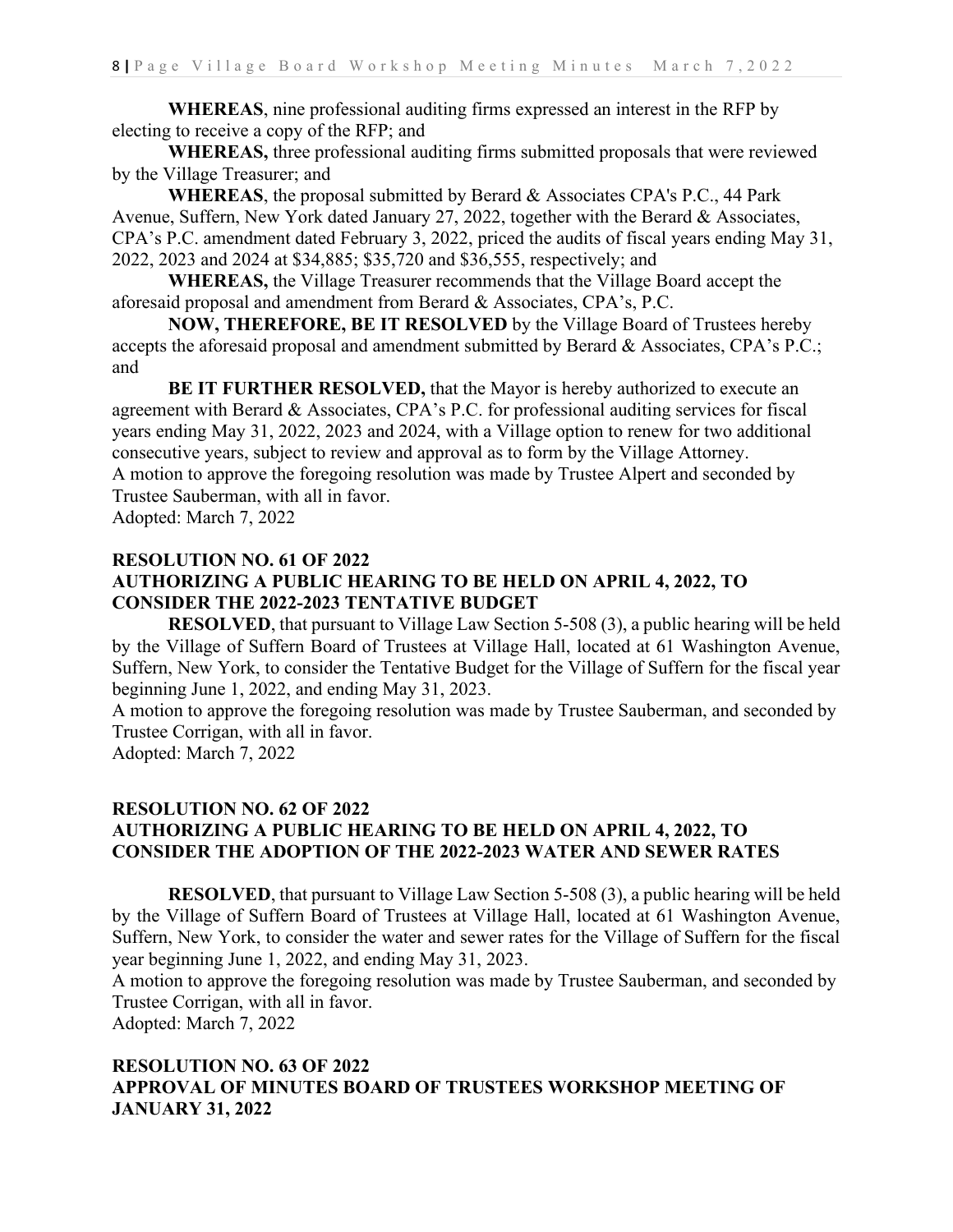**RESOLVED**, the minutes of the Board of Trustees Workshop Meeting of January 31, 2022, be and are hereby approved. A motion to approve the foregoing resolution was made by Trustee Hagen and seconded by Trustee Alpert, with all in favor. Adopted: March 7, 2022

#### **RESOLUTION NO. 64 OF 2022**

## **APPROVAL OF MINUTES BOARD OF TRUSTEES MEETING OF FEBRUARY 7, 2022**

**RESOLVED**, the minutes of the Board of Trustees Meeting of February 7, 2022, be and are hereby approved. A motion to approve the foregoing resolution was made by Trustee Sauberman and seconded by Trustee Corrigan, with all in favor.

Adopted: March 7, 2022

## **RESOLUTION NO. 65 OF 2022 APPROVAL OF MINUTES BOARD OF TRUSTEES SPECIAL MEETING OF FEBRUARY 11, 2022**

**RESOLVED**, the minutes of the Board of Trustees Special Meeting of February 11, 2022, be and are hereby approved.

A motion to approve the foregoing resolution was made by Trustee Alpert and seconded by Trustee Hagen, with all in favor.

Adopted: March 7, 2022

#### **GRANTS:**

Mr. Fred Rella, Grant Writer for the Village, explained the details of the annual Community Development Block Grant ("CDBG") process from the County of Rockland. Mr. Rella acknowledged the CDBG Citizen Advisory Committee members and thanked them for their work. The project for CDBG for 2022-2023 will be Parking Lot A repaving. The estimated cost is \$220,000 and the maximum amount of the grant is \$200,000 with a 10% contribution paid by the Village.

#### **FIRE DEPARTMENT:**

Mr. Jeremy Kaufer, Fire Chief, shared that there is a new member in the Vol. Hose Co. Katrene Delaney. He also stated that he submitted the Fire Department's Service Award Program preliminary report for the year 2021, which was shared with the Board.

#### **POLICE DEPARTMENT**:

Chief Andrew Loughlin shared some statistics. The Police Department did the Dare Snowtubing Trip at Campgaw Mountain. The trip was open to the entire fifth grade of RP Connor School. Thanked the Mayor and the Board for allowing this trip to happen. Dare Hockey (Spring Season) is open for registration. The PD is in the early stages of doing a Community Survey. The new annual survey will include general level of service provided, satisfaction with public safety in Suffern, any interaction the public has had with members of the Department, and any areas the public sees as areas for improvement. The survey will be free and electronically implemented.

#### **CULTURE AND RECREATION**:

Cathy Mills, Recreation Coordinator discussed the schedule of events for the department.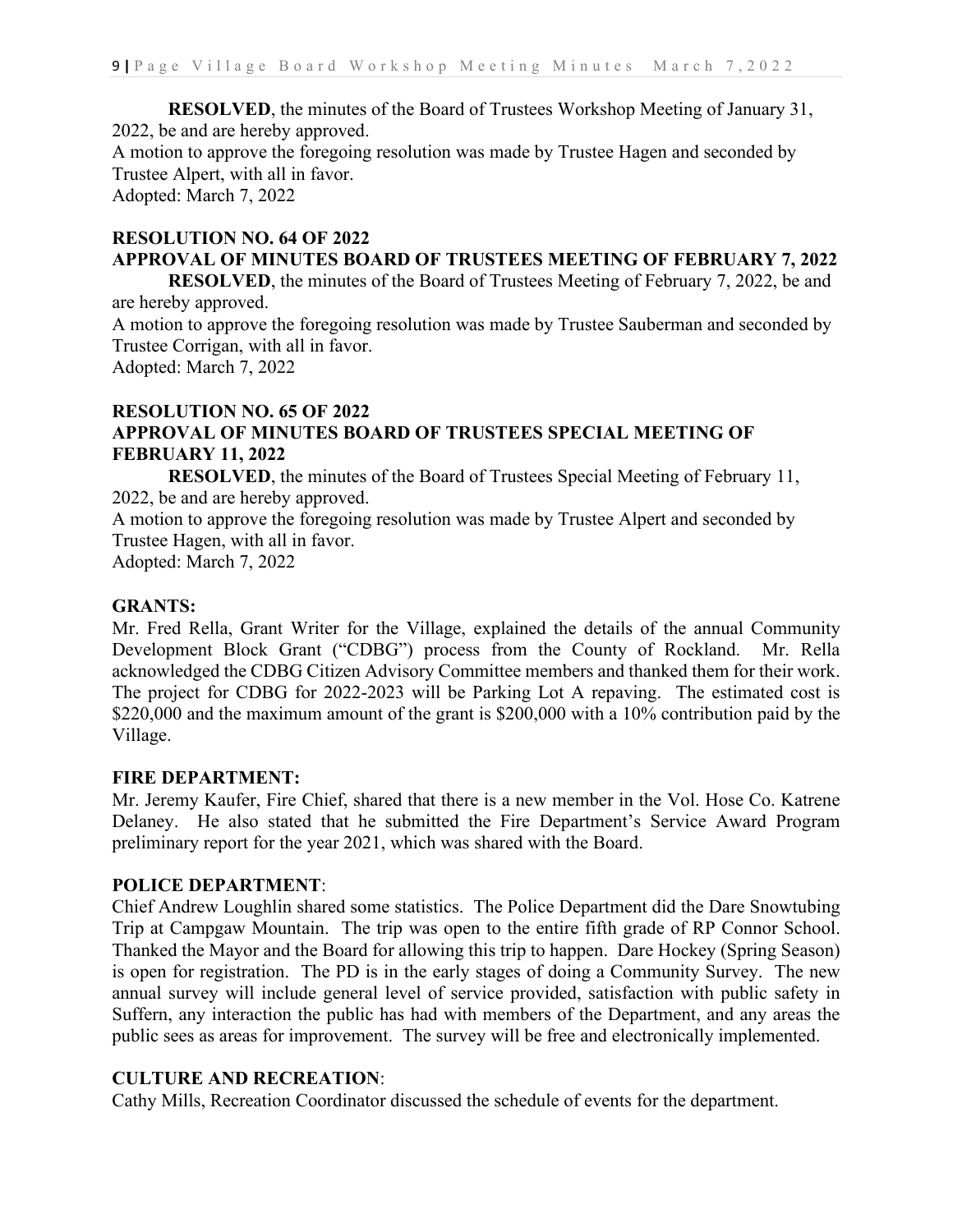#### **PUBLIC PARTICIPATION:**

Two people spoke during public participation. **[You should note who they are and a summary of their comments.]**

#### **MOTION TO CLOSE PUBLIC PARTICIPATION**

The motion to close public participation was moved by Trustee Hagen, and seconded by Trustee Sauberman, with all in favor.

#### **TRUSTEES**:

Trustee Corrigan discussed the fundraiser for the Ukrainian Refugees and how phenomenal it was. Trustee Alpert agreed.

#### **MAYOR**:

Mayor Michael Curley spoke about a police vehicle that will be purchased with American Rescue Plan Act of 2021 funds. He told the public that a K9 vehicle will be paid from Drug and Alcohol Resistance Education (DARE) funds.

Mayor Curley noted that Brookfield **[is this their full name?]**, owners of the former Novartis property, plan to construct three buildings totaling 1.1 million square feet, which would generate multiple fees for the Village. Mayor Curley is hoping that the Planning Board will meet more than once a month to expedite the project.

Mayor Curley noted that Avon is looking to sell a portion of its property, which is currently subject to the terms and conditions of the Avon Payment in Lieu of Taxes (PILOT) agreement, to a developer for new residential housing.

Mayor Curley noted that Nelson Pope Voorhis is working on the comprehensive plan, which will help these projects move along quicker and help in the development of the comprehensive plan. Mayor Curley reiterated that the Village needs rateables and for more families to move into the Village. However, this desired growth must not come at the expense of building or fire safety.

Mayor Curley noted that Mr. Sichol, a local attorney, has proposed a residential high-end apartment project that needs a zone change. The Mayor stated that those types of decisions are Village Board decisions based on information presented by the applicant, the Planning Board, the Zoning Board of Appeals, and others.

Mayor Curley was pleased to announce that the Village's fundraiser for Ukrainian refugees was a great success. The Suffern community, working together with only a six-to-seven-day notice, raised over \$15,000. It was an event that not only benefited the refugees, but it brought people together for a very worthy cause.

Mayor Curley asked the Village Clerk to present the 2022-2023 Tentative Budget to the Board of Trustees. Mayor Curley was pleased to announce that the budget provides for a zero percent tax increase. Mayor Curley thanked Michael Genito, Village Treasurer, and all the Department Heads for their hard work on developing a budget that provides no cuts in services with no increase in the Village tax rate.

#### **ADJOURNMENT**: